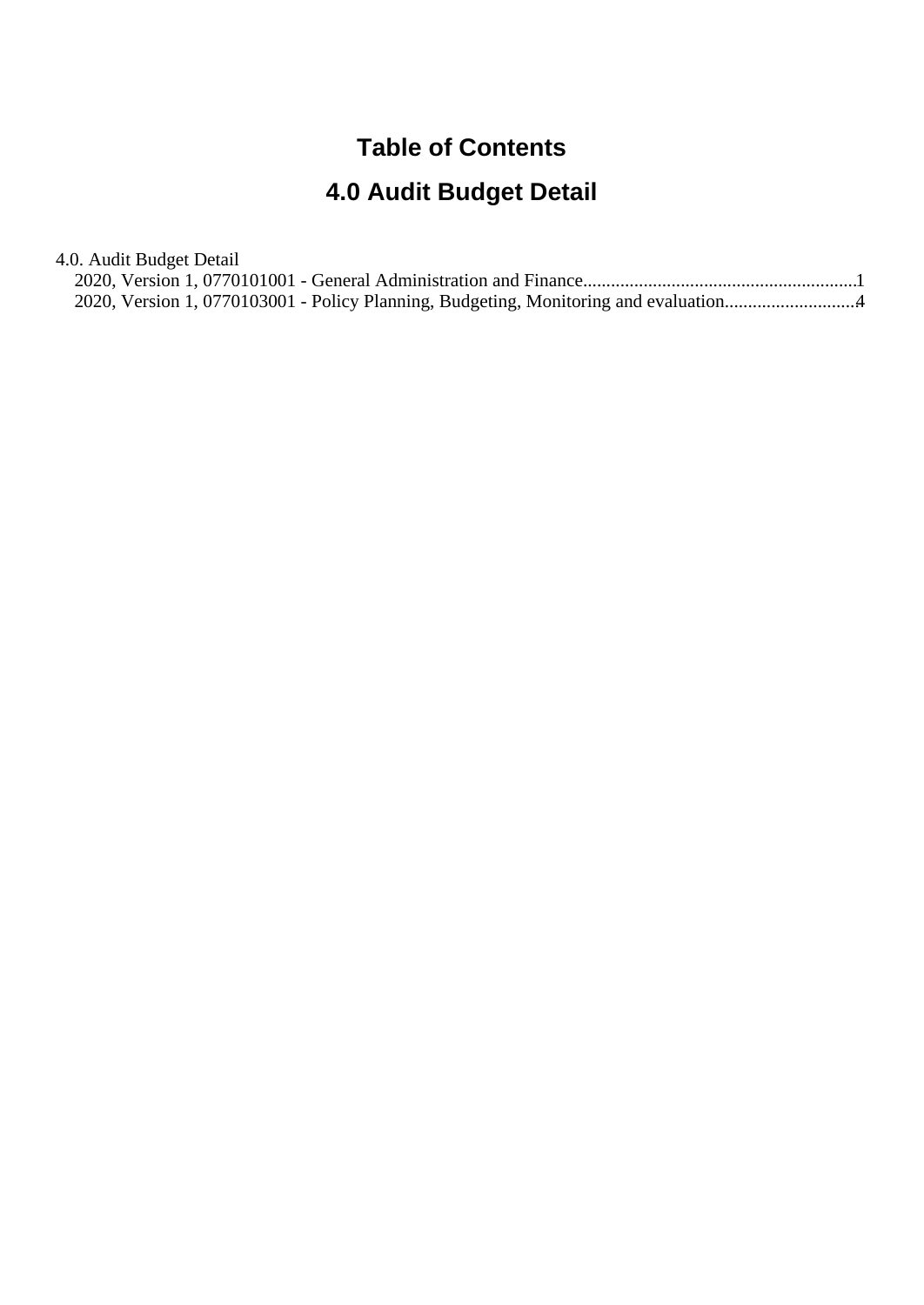<span id="page-1-0"></span>

**Ministry:** 077 - Ministry of Monitoring and Evaluation **Department:** 07701 - Headquarters **Organisation:** 0770101001 - General Administration and Finance **Government Function:** 70111 - Executive and Legislative Organs **Location:** 0304304 - Osu Klotey

| 0770101001 - General Administration and Finance                       | 4,066,319 |
|-----------------------------------------------------------------------|-----------|
| 11001 - Central GoG & CF                                              | 1,471,319 |
| 420101 - 16.6 Dev. effect. acctable & transparent insts at all levels | 435,858   |
| 07701 - Management and Administration                                 | 435,858   |
| 07701001 - General Administration and Finance                         | 435,858   |
| <b>Unspecified Project</b>                                            | 435,858   |
| 085101 - Internal management of the organisation                      | 435,858   |
| 22101 - Materials and Office Consumables                              | 165,034   |
| 2210101 - Printed Material and Stationery                             | 25,666    |
| 2210102 - Office Facilities, Supplies and Accessorie                  | 89,368    |
| 2210103 - Refreshment Items                                           | 50,000    |
| 22102 - Utilities                                                     | 41,916    |
| 2210203 - Telecommunications                                          | 40,800    |
| 2210204 - Postal Charges                                              | 1,116     |
| 22103 - General Cleaning                                              | 2,232     |
| 2210301 - Cleaning Materials                                          | 2,232     |
| 22104 - Rentals/Lease                                                 | 13,717    |
| 2210406 - Rental of Vehicles                                          | 13,717    |
| 22105 - Travel and Transport                                          | 212,959   |
| 2210502 - Maintenance and Repairs - Official Vehic                    | 92,959    |
| 2210503 - Fuel and Lubricants - Official Vehicles                     | 120,000   |
| 440102 - 17.14 Enhance policy coherence for sustainable development   | 84,774    |
| 07701 - Management and Administration                                 | 84,774    |
| 07701001 - General Administration and Finance                         | 84,774    |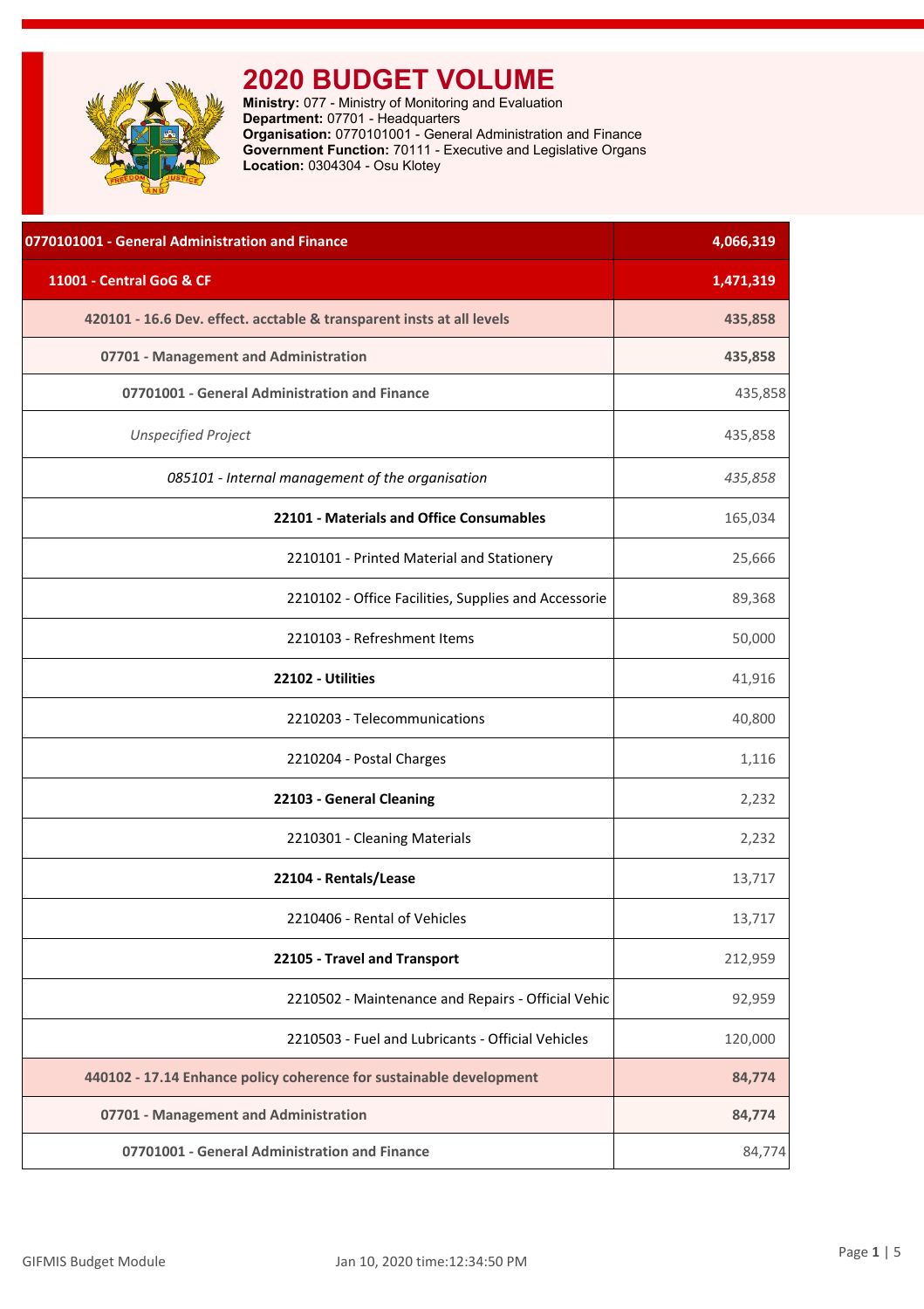

**Ministry:** 077 - Ministry of Monitoring and Evaluation **Department:** 07701 - Headquarters **Organisation:** 0770101001 - General Administration and Finance **Government Function:** 70111 - Executive and Legislative Organs **Location:** 0304304 - Osu Klotey

| <b>Unspecified Project</b>                                          | 84,774    |
|---------------------------------------------------------------------|-----------|
| 085206 - Manpower Skills Development                                | 84,774    |
| 22107 - Training, Seminar and Conference Cost                       | 84,774    |
| 2210701 - Training Materials                                        | 11,591    |
| 2210710 - Staff Development                                         | 73,183    |
| <b>Unspecified Policy</b>                                           | 950,687   |
| 07701 - Management and Administration                               | 950,687   |
| 07701001 - General Administration and Finance                       | 950,687   |
| <b>Unspecified Project</b>                                          | 950,687   |
| <b>Unspecified Operations</b>                                       | 950,687   |
| 2111001 - Established Post                                          | 666,797   |
| 21112 - Other Allowances                                            | 283,891   |
| 2111208 - Funeral Grants                                            | 2,000     |
| 2111227 - Clothing Allowance                                        | 17,052    |
| 2111233 - Entertainment Allowance                                   | 17,052    |
| 2111234 - Fuel Allowance                                            | 64,800    |
| 2111235 - Guide Allowance                                           | 25,670    |
| 2111236 - Housing Subsidy/Allowance                                 | 36,670    |
| 2111245 - Domestic Servants Allowance                               | 33,062    |
| 2111247 - Utility Allowance                                         | 19,656    |
| 2111248 - Special Allowance/Honorarium                              | 67,928    |
| 13521 - World Bank Trust Fund                                       | 2,595,000 |
| 440102 - 17.14 Enhance policy coherence for sustainable development | 2,595,000 |
| 07701 - Management and Administration                               | 2,595,000 |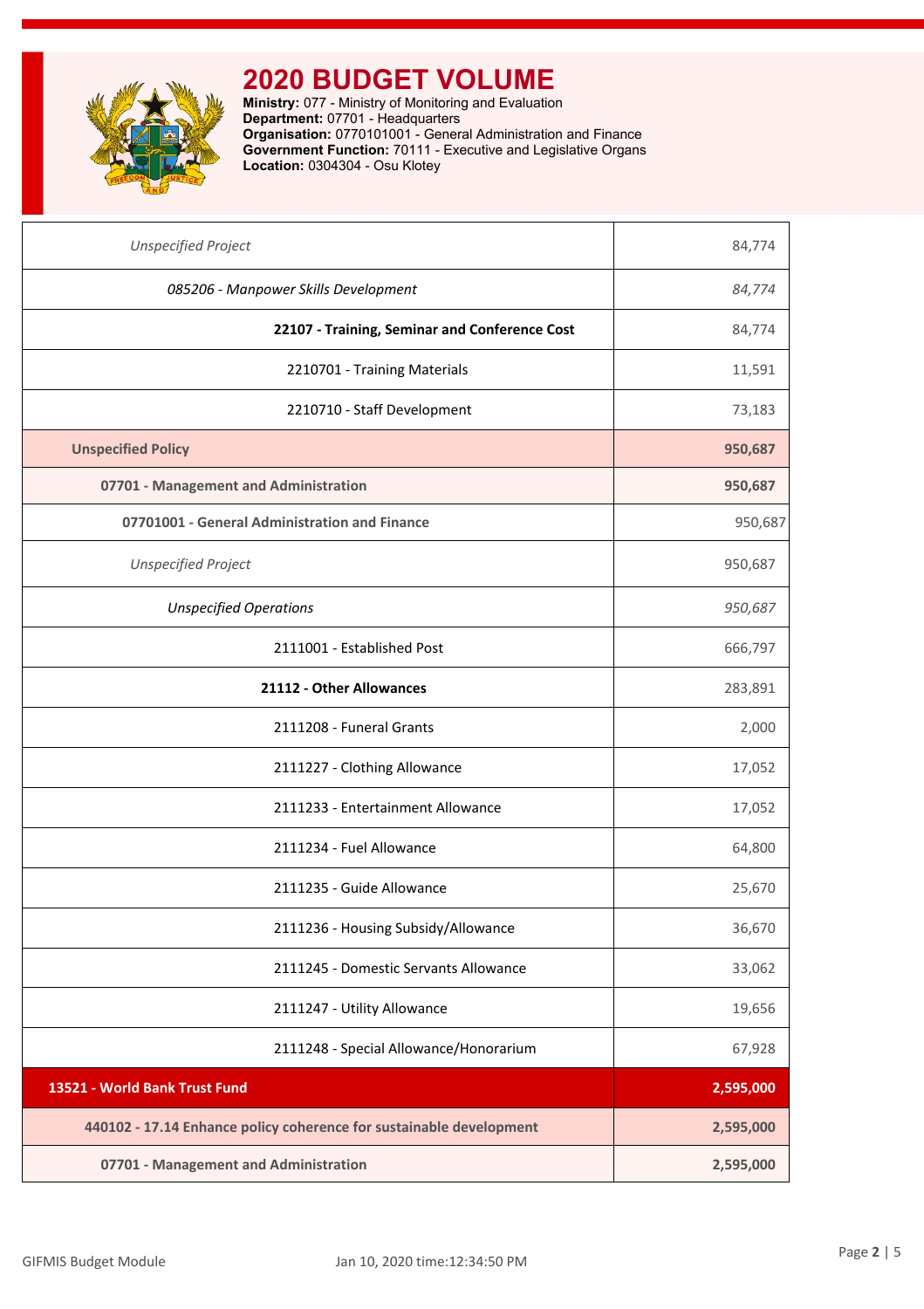

**Ministry:** 077 - Ministry of Monitoring and Evaluation **Department:** 07701 - Headquarters **Organisation:** 0770101001 - General Administration and Finance **Government Function:** 70111 - Executive and Legislative Organs **Location:** 0304304 - Osu Klotey

| 07701001 - General Administration and Finance        | 2,595,000 |
|------------------------------------------------------|-----------|
| <b>Unspecified Project</b>                           | 2,595,000 |
| 086302 - Acquisition of Immovable and Movable Assets | 2,595,000 |
| 31112 - Nonresidential buildings                     | 1,000,000 |
| 3111204 - Office Buildings                           | 1,000,000 |
| 31121 - Transport equipment                          | 1,400,000 |
| 3112101 - Motor Vehicle                              | 1,400,000 |
| 31122 - Other machinery and equipment                | 145,000   |
| 3112211 - Office Equipment                           | 145,000   |
| 31131 - Infrastructure Assets                        | 50,000    |
| 3113108 - Furniture and Fittings                     | 50,000    |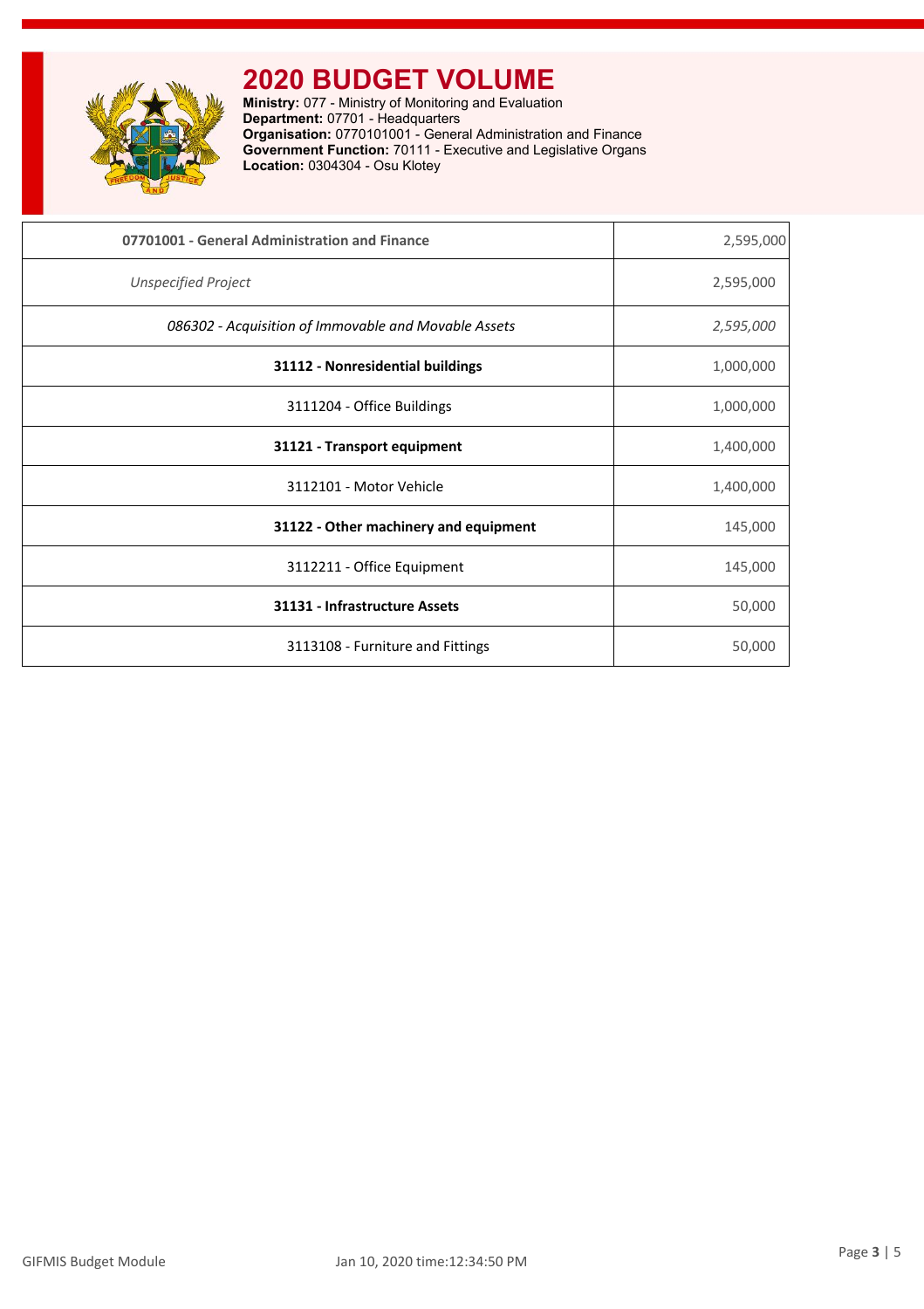<span id="page-4-0"></span>

**Ministry:** 077 - Ministry of Monitoring and Evaluation **Department:** 07701 - Headquarters **Organisation:** 0770103001 - Policy Planning, Budgeting, Monitoring and evaluation **Government Function:** 70111 - Executive and Legislative Organs **Location:** 0304304 - Osu Klotey

| 0770103001 - Policy Planning, Budgeting, Monitoring and evaluation    | 5,140,868 |
|-----------------------------------------------------------------------|-----------|
| 11001 - Central GoG & CF                                              | 2,017,168 |
| 420101 - 16.6 Dev. effect. acctable & transparent insts at all levels | 2,017,168 |
| 07702 - Monitoring and Evaluation of Government Business              | 2,017,168 |
| 07702001 - Monitoring and Evaluation of Government Business           | 2,017,168 |
| <b>Unspecified Project</b>                                            | 2,017,168 |
| 085701 - Management and Monitoring Policies, Programmes and Project   | 1,681,337 |
| 22105 - Travel and Transport                                          | 361,274   |
| 2210510 - Other Night allowances                                      | 7,811     |
| 2210511 - Local travel cost                                           | 100,000   |
| 2210514 - Foreign Travel- Per Diem                                    | 253,463   |
| 22107 - Training, Seminar and Conference Cost                         | 946,880   |
| 2210704 - Hire of Venue                                               | 150,000   |
| 2210705 - Hotel Accommodation                                         | 146,447   |
| 2210708 - Refreshments                                                | 5,796     |
| 2210709 - Seminars/Conferences/Workshops - Dome                       | 300,000   |
| 2210710 - Staff Development                                           | 200,000   |
| 2210711 - Public Education and Sensitization                          | 144,637   |
| 22108 - Consultancy Expenses                                          | 373,183   |
| 2210801 - Local Consultants Fees                                      | 373,183   |
| 085702 - Evaluaion and Impact Assesment Activities                    | 335,831   |
| 22104 - Rentals/Lease                                                 | 50,000    |
| 2210404 - Hotel Accommodations                                        | 50,000    |
| 22105 - Travel and Transport                                          | 285,831   |